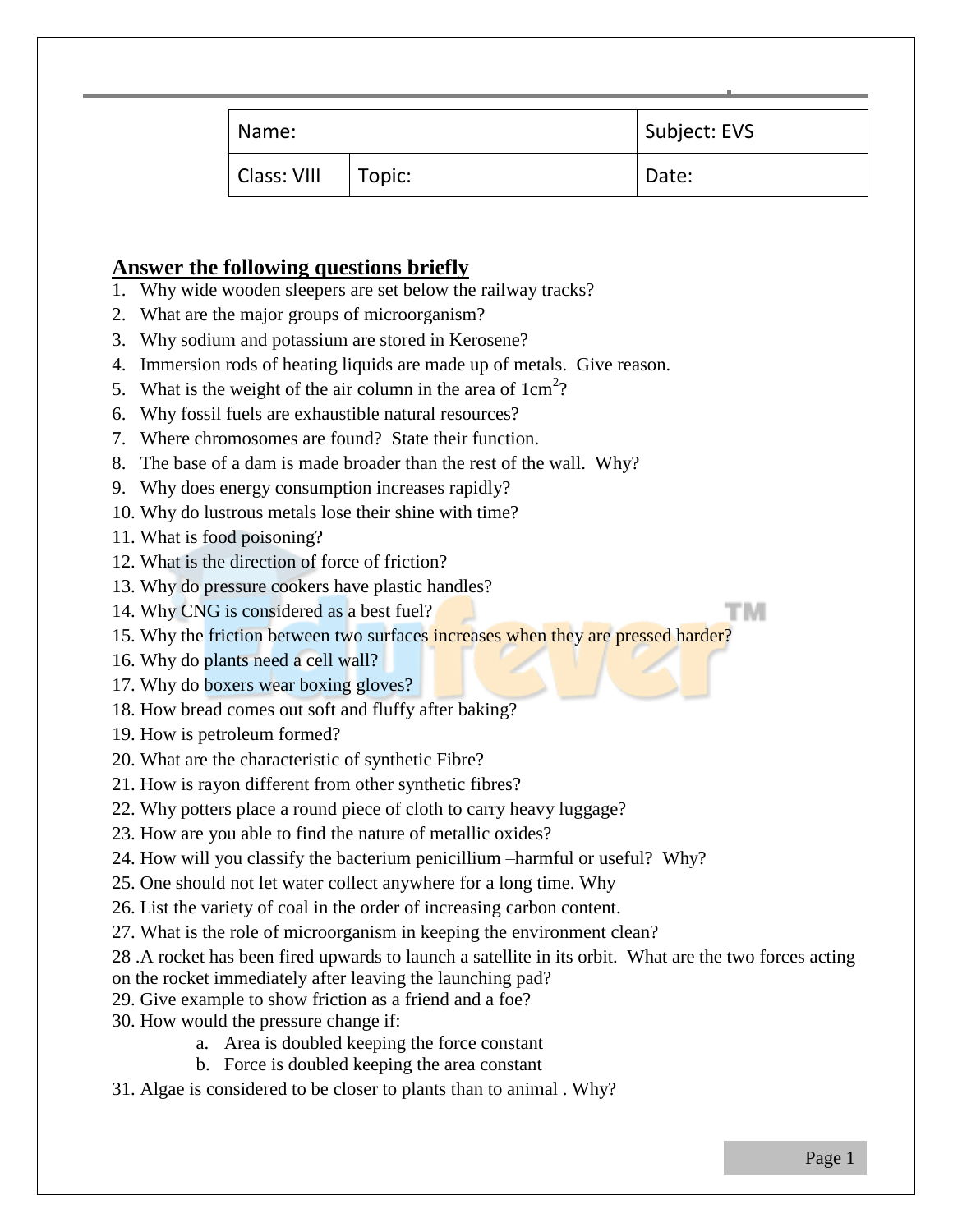| П.<br>Fill in the blanks with appropriate answers.                                          |
|---------------------------------------------------------------------------------------------|
| friction.<br>1.                                                                             |
| 2.                                                                                          |
| 3.                                                                                          |
| A non-metal that occurs as solids at room temperature ___________________________<br>4.     |
| 5.                                                                                          |
| 6.                                                                                          |
| 7.                                                                                          |
| 8.                                                                                          |
| 9. A unicellular organism with no definite shape. ______________________________            |
| 10. The most abundant element in the universe __________________________________            |
| 11. Penicillin is made from a                                                               |
| 12. Raw materials used in the manufacture of Rayon _____________________________            |
| 13. A thermoplastic used as a substitute for glass _____________________________            |
| 14. The extraction of pure metals from its ore                                              |
| 15. The non-metal which has very high melting and boiling point                             |
| 16. Metals reacts with water vigorously with the evolution of<br>gas.                       |
|                                                                                             |
|                                                                                             |
| 19. A unicellular organism with no definite shape ______________________________            |
|                                                                                             |
|                                                                                             |
|                                                                                             |
| 23. The new cell formed by cell division is known as ___________________________            |
| 24. The frictional force that fluids exerts on a body is _______________________            |
| 25. The kind of force a porter apply to lift an object _________________________            |
| 26. An instrument that measures the liquid pressure______________________________           |
| 27. The force that acts on an object at all times ______________________________            |
| 28. Long chain of molecules containing thousands of similar small molecules called monomers |
| 29. Metals react with acids to produce __________________ gas.                              |
| 30. The powerhouse of the cell is _________________.                                        |
|                                                                                             |

The Global Edge School - *Page 2*